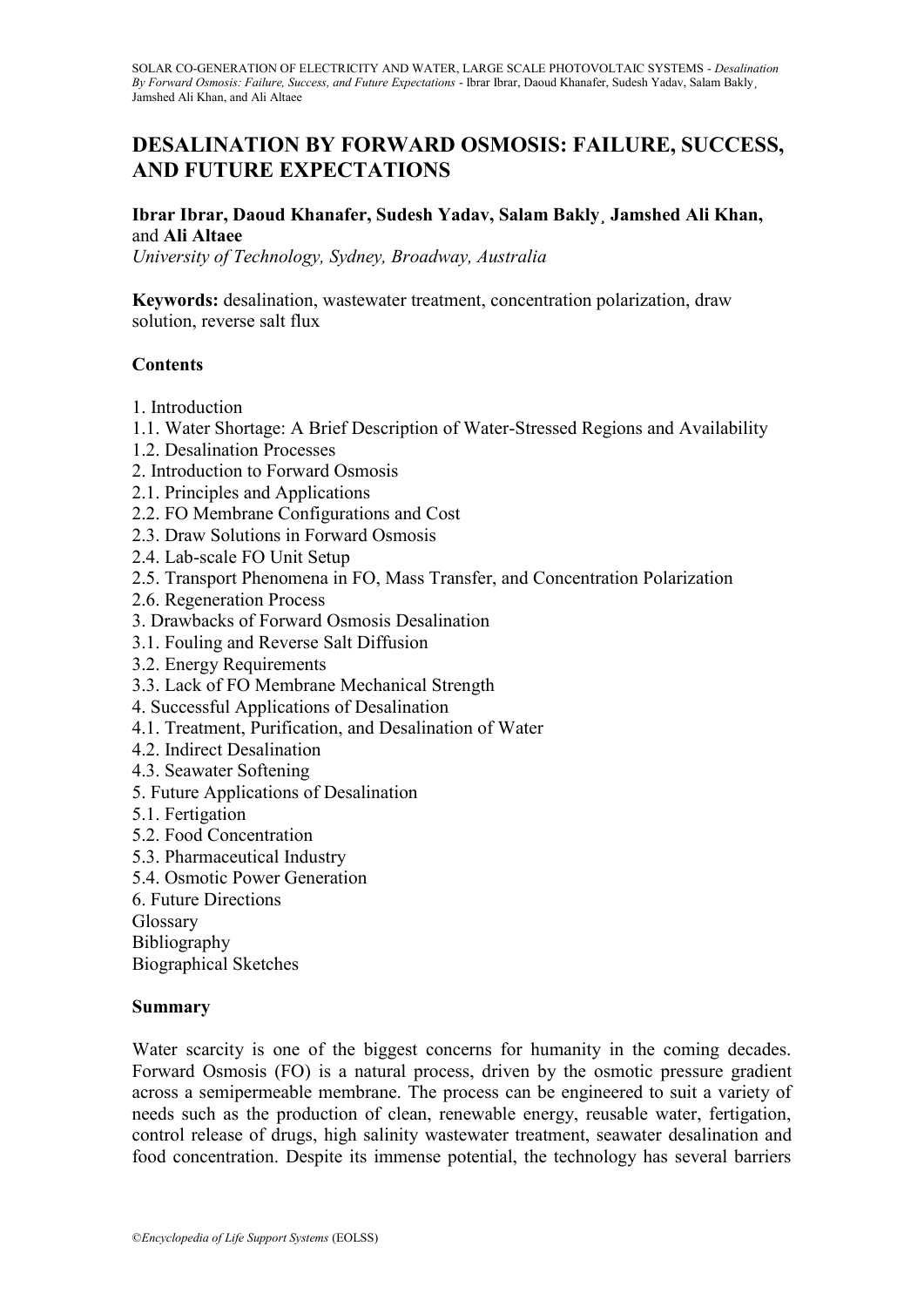preventing its commercialization. FO membrane is the major component of the capital cost and considered as a critical obstacle that may affect the application of the FO commercially. The current cost of the FO membrane is around 4.5 times higher than the RO membranes, primarily due to the lack of demand for the current FO membranes. Another barrier is the lack of an ideal Draw Solution (DS) that can easily be recycled. Technically, no draw solution has been found till date, which satisfies the ideal draw solution requirements for the FO process. The search for an ideal draw solution seems to be a holy grail in the FO process.

Several drawbacks of the FO process includes concentration polarization, fouling, and reverse salt diffusion. Concentration polarization occurs in all membrane processes; however, in the FO process, a unique phenomenon known as internal concentration polarization occurs, which reduces the water flux dramatically. The reverse salt diffusion exacerbates the process from the draw solution to the feed solution. Both internal concentration polarization and reverse salt diffusion only occur in the FO process.

This chapter will introduce the reader to forward osmosis technology. After a brief introduction, an overview of the desalination process, draw solutions, and transport mechanism in the FO process will be discussed. The various drawbacks of the FO process are also discussed in depth. The current successful applications of the FO technology will be discussed along with future applications and future directions.

# **1**. **Introduction**

Forward osmosis technology has received significant attention from scientists and researchers for potential use in water purification and desalination processes. It is one of the most investigated technologies in water engineering with a large number of research outputs. The feature of water extraction from feed solution, using a concentrated ionic solution, is an attractive concept in membrane processes. Osmotic pressure is the driving force in the forward osmosis process instead of hydraulic pressure in the Reverse Osmosis (RO), and hence ions-solvent separation would be achieved at low energy. Since no hydraulic pressure is required, the forward osmosis process would ensure significant energy and capital cost saving.

Despite the great potential of the forward osmosis technology and a large number of research outputs, the technology is still in the early stage of commercialization. There are only a few pilot plant studies for technology demonstration and small commercial plants for indirect desalination and wastewater treatment. The reason for the late commercialization of the forward osmosis process is that researchers and scientists overestimated the process performance, which gave the wrong impression about the technology potential. Lacking proper membranes for the forward osmosis process, membrane cost, and using costly draw solutions or toxic draw solutions were among the reasons for failing the early commercialization of the forward osmosis process. Also, the cost of the regeneration process was overlooked, and most early research was focusing on the performance of the forward osmosis process. Nevertheless, forward osmosis is still recognized for potential use in the treatment of low-quality feed solutions, or when the regeneration process is already in place.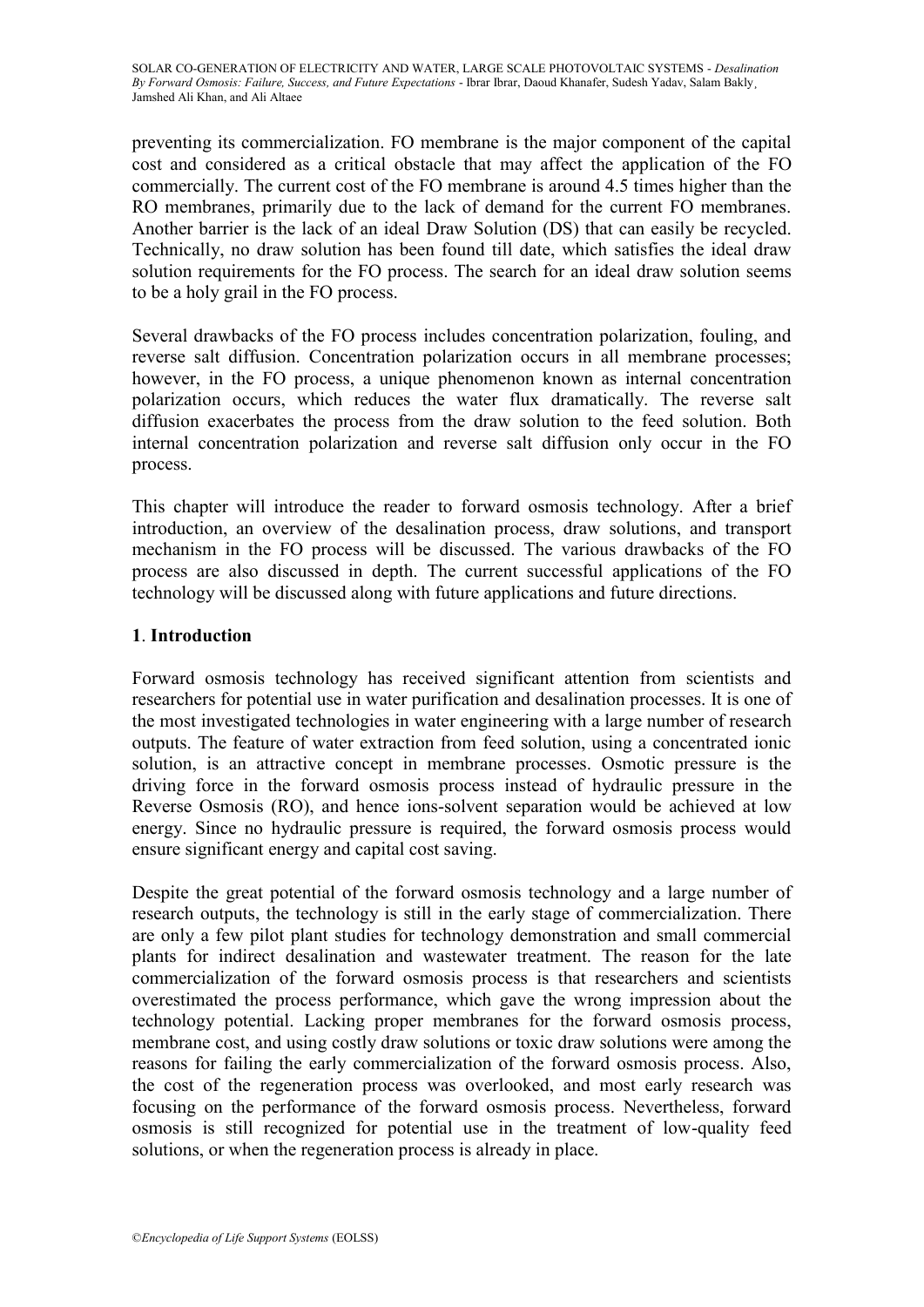## **1.1. Water Shortage: A Brief Description of Water-Stressed Regions and Availability**

Across the different continents of the world, the demand for freshwater is on the increase exacerbated by a growing world population, depletion of natural resources, industrialization, climate change, amongst other factors outlying water management, including geopolitics, demography, technology, societal values, governance, and law. As a result, water bodies such as rivers, lakes etc. are drying or being polluted. From the perspective mentioned above, it is also noteworthy to address water scarcity as one of the major global challenges in the 21st century. An alarming report by the United Nations Organization depicted that an estimated 2.8 billion people across the globe will be under serious water scarcity by the year 2025. Water scarcity is known as the combined effect of human-made and natural phenomena, which affects every continent and has a direct impact on the ecosystem and human life. Agriculture and industries based production are totally dependent on the availability of water, which has a huge influence on poverty and food security. Water for agriculture and industrial production have huge pressure on the availability of freshwater resources. Irrigation use accounts for approximately 70% of global freshwater withdrawals. Furthermore, industries consume relatively less water on a global scale when compared with irrigation, yet industries require an accessible, reliable, and environmentally sustainable supply of pure water. With a rapidly diminishing access to freshwater resources and given a much more preponderance of oceanic saltwater resources relative to the other available water resources, attention is now being focused on the desalination of salty seawaters to obtain adequate freshwater. For this reason, numerous international institutions and governments all over the world have promoted research and development projects for the sustainable and efficient production of clean water using seawater and wastewater. In this regard, capitalizing on sustainable and environmentally friendly purification of water can potentially retard the water scarcity problem and at the same time can help the world to fight against global climate change.



Figure 1. Global physical and economic water scarcity in 2025, Source: World Water Assessment Programme (WWAP), March 2012.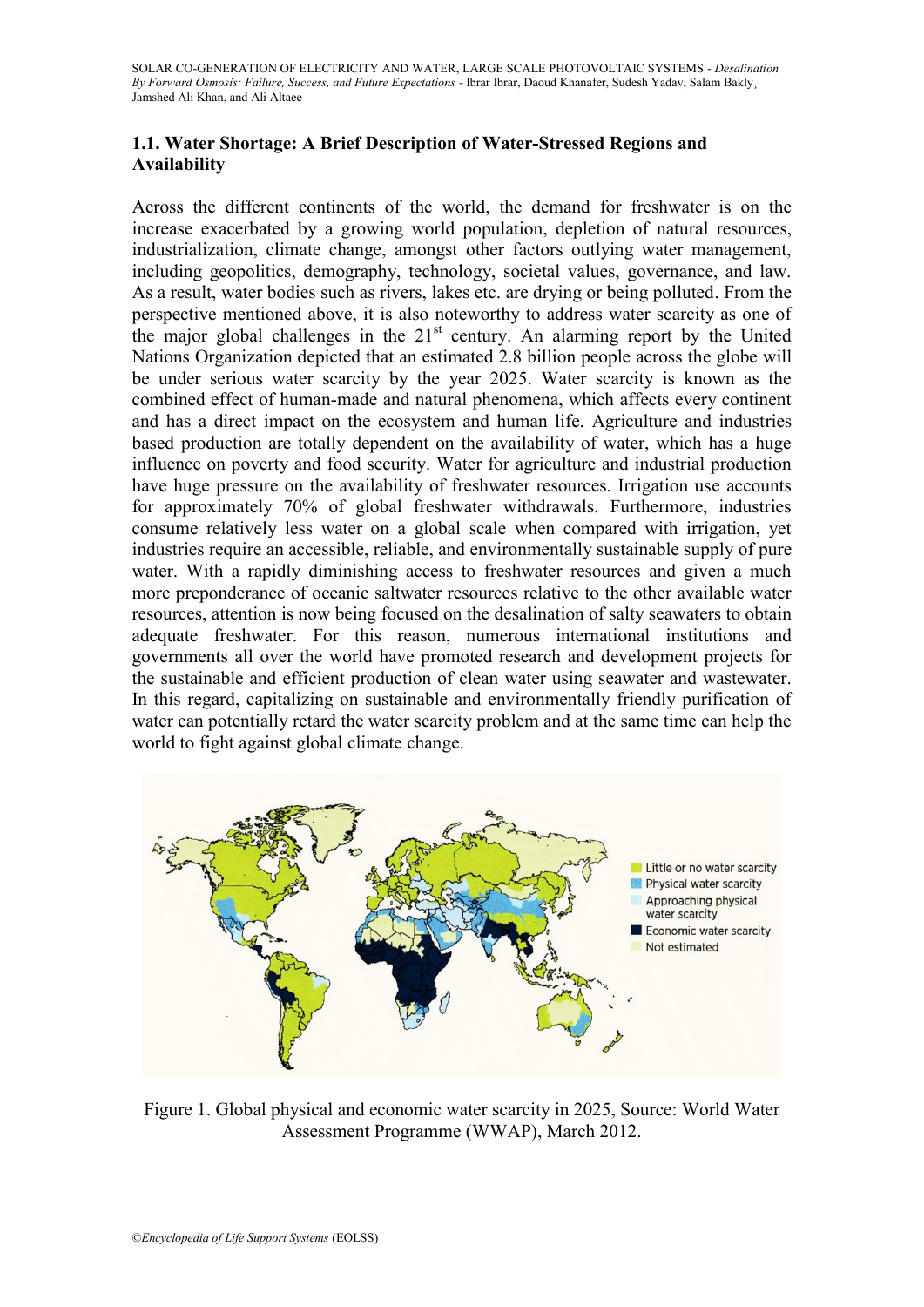## **1.2. Desalination Processes**

Amongst the different viable technologies for desalination are pressure-driven, thermal driven, and electricity-driven processes. Pressure-driven membrane processes include mainly RO, nanofiltration (NF), microfiltration, ultrafiltration (UF), and also a relatively new technology known as Pressure-Assisted Forward Osmosis (PAFO). These technologies, especially RO and NF processes, have dominated the desalination market for decades and are the most efficient and widely used all over the world. The principal driving force behind pressure-driven processes is hydraulic pressure, which is used to force water through a semipermeable membrane, leaving a brine to reject or concentrate behind and pure water as the output product. In practice, RO membranes have a pore size of 0.0001 to 0.0005 micron and have the ability to reject 95-99% of the pollutants in the feed stream. The typical pressure range for RO is 100-800 psi (pounds per square inch). RO membranes have high mechanical strength and are designed to withstand such high hydraulic pressures. NF membrane, on the other hand, has a pore size of 0.1 to 10nm (nanometre) and provides high rejection for multivalent ions such as calcium, magnesium, and lower rejection for monovalent ions such as sodium and chloride. The main advantage of NF compared to RO is that it can operate at lower hydraulic pressure, and more flexibility in terms of ion rejection, so that it can be tailored for processes that require certain ion rejection. The pore size of pressure-driven membranes processes and the hydraulic pressure requirement increases in the order MF>UF>NF>RO as presented in Table 1. Despite the efficiency of pressure-driven processes, they suffer from several drawbacks such as high energy requirements, require extensive pretreatments, and higher capital and operating costs. Unfortunately, the costs of RO desalination is still unaffordable in many countries.

|                       | <b>Microfiltration</b> | <b>Ultrafiltration</b> | <b>Nanofiltration</b> | <b>Reverse Osmosis</b> |
|-----------------------|------------------------|------------------------|-----------------------|------------------------|
| Pore size $(\mu m)$   | O. I                   | 0.01                   | 0.001                 | < 0.001                |
| <b>Pressure</b> (bar) | $01-10$                | 1-10                   | $10 - 30$             | 20-80                  |

Table 1. Order of pore size of pressure-driven membranes

Apart from pressure-driven membrane processes, other key players in the desalination industry are thermal processes such as Multi-Stage Flash (MSF), Multi-Effect Distillation (MED), and Mechanical Vapor Compression (MVC). Thermal desalination accounts for about 50% of the entire desalination market (Ettouney, 2009). Thermal processes such as MSF and MED are widely used in gulf countries and are the leading processes in thermal desalination. Amongst all the thermal processes, a low-temperature horizontal tube MED also termed as LT-MED, is thermodynamically the most efficient of all thermal processes (Ophir and Lokiec, 2005). MED can make desalination very economical if a source of waste heat or zero cost heat is available as an input to the MED plant. MSF, on the other hand, is considered an energy-intensive process compared to the MED process, as it requires higher operating temperature compared to the MED. However, MSF plants can be suitable for applications where abundant solar energy is available. Recently a new thermal process known as Membrane Distillation (MD) has emerged in the desalination industry. The driving force behind MD is the water vapor difference and a partial temperature difference between a hot saline feed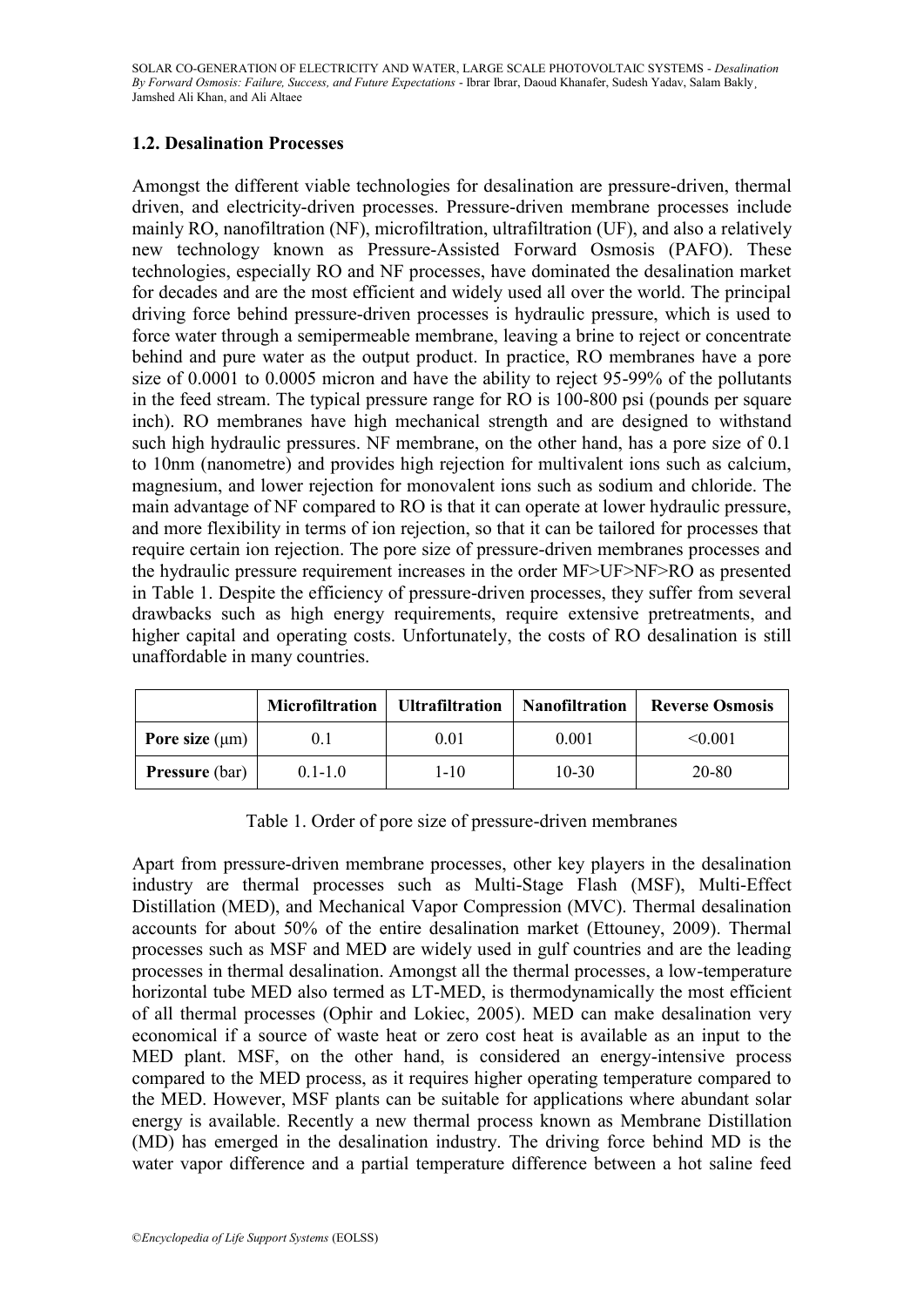solution and a cooler permeate. During the MD process, a hot saline feed is brought in contact with a porous hydrophobic membrane. The membrane acts as a barrier to the liquid flow, and only allows water vapor diffusion. A critical failure of the MD process is membrane wetting, which results in leakage of the saline feed solution to the permeate side (Warsinger et al, 2017).

A new osmotically driven membrane process, forward osmosis (FO), has also attracted tremendous interest from researchers and scientists across the globe as one of the promising membrane processes and a possible alternative to the RO process. The significant advantage of FO over other pressure-driven membrane processes is that FO phenomena occurs spontaneously, and requires no hydraulic pressures. The FO process will be discussed in more detail in the following sections.

## **2. Introduction to Forward Osmosis**

Water is the most important resource that human beings need to live. Given the exponential growth of the population during the last decades, it is necessary to find an economical and safe way for the environment to guarantee drinking water for the population. In light of this information, the demands for new purification and desalination technologies such as the forward osmosis process is required. Forward osmosis is a phenomenon that produces a flow of freshwater from a low concentration or diluted solution to a high concentration solution or stream through a semipermeable membrane of high water permeability and reject rate to ions. Freshwater transport in the FO process is due to the osmotic pressure difference across the membrane. The high concentration solution is known as a "draw solution" or the extraction solution, and the low concentration solution is usually called "feed solution" or the donor solution. At the end of the FO process, the concentrated stream becomes diluted while the diluted feed stream becomes more concentrated due to the loss of freshwater.

## **2.1. Principles and Applications**

FO uses an osmotic pressure gradient to permeate water from a solution of low solute concentration (also known as feed solution or FS) through a semipermeable membrane towards a solution of high solute concentration (also known as Draw Solution or DS). The osmotic pressure is generated by the solution of high solute concentration or draw solution (Figure 2). Unlike the RO process, the FO process uses the osmotic pressure difference ( $\Delta \pi$ ) instead of the hydraulic pressures ( $\Delta P$ ) for freshwater extraction from the feed solution. The hydraulic pressure  $\Delta P$  is almost zero in the FO process, which eliminates the need for high-pressure hydraulic pumps and duplex stainless steel tubing as required by pressure-driven membrane processes such as RO.

The water passage  $J_w$  across a membrane is given by

$$
J_{\rm w} = A\sigma \Delta \pi \tag{1}
$$

where  $A$  (L m<sup>-2</sup> h<sup>-1</sup> bar<sup>-1</sup>) is the pure water permeability coefficient of the membrane used in the forward osmosis process, and  $\sigma$  is the reflection coefficient and is assumed as 1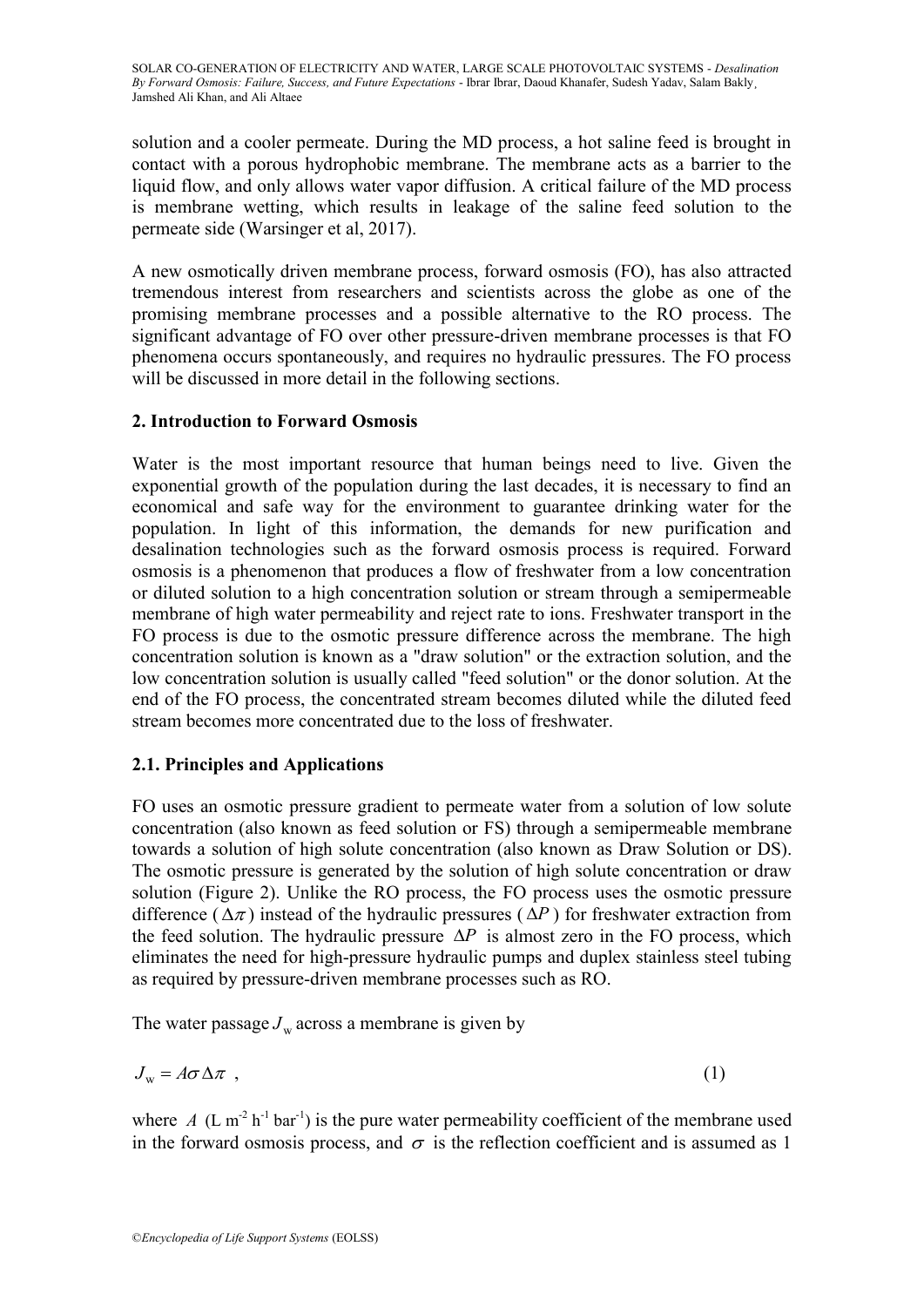in FO experiments due to its high rejection rates. Most commercial FO membranes have a rejection rate of 95-98%. Thus, Eq. (1) becomes



Figure 2. Forward osmosis process

Equation (2) describes water flux across the membrane; however, it over-estimates the water flux by almost 50%. This is mainly because Eq. (2) neglects the impact of concentration polarisation phenomena across the FO membrane. We will discuss concentration polarisation in detail in the subsequent section. Equation (2) can be further simplified. The theoretical water flux in the FO process is driven by the difference of osmotic pressure between draw solution and feed solution and is given by Eq. (3).

$$
J_{\rm w} = A(\pi_{\rm db} - \pi_{\rm fb}),\tag{3}
$$

where  $\pi_{db}$  and  $\pi_{fb}$  are the bulk osmotic pressures of the draw solution and feed solution, respectively. Experimental water flux in the FO process can be determined analytically by using Eq. (4)

$$
J_{\rm w} = \Delta V / A_{\rm m} \Delta t \tag{4}
$$

 $\Delta V$  is the change in feed solution volume over the interval of time ( $\Delta t$ ), and  $A_{\text{m}}$  is the effective membrane area  $(m^2)$  of the FO membrane. Equation (3) shows that the FO process only relies on the osmotic pressure differences between the feed and the draw solution and the water permeability constant of a membrane. Due to the osmotic pressure gradient, water flows from the feed side to the draw side, and the draw solution becomes diluted. An additional step is required to separate the freshwater from the draw side if clean water is desired as the final product.

Along with the water flux across the membrane from the feed to the draw side, there is back diffusion of salt from the draw side to the feed side and is called reverse salt flux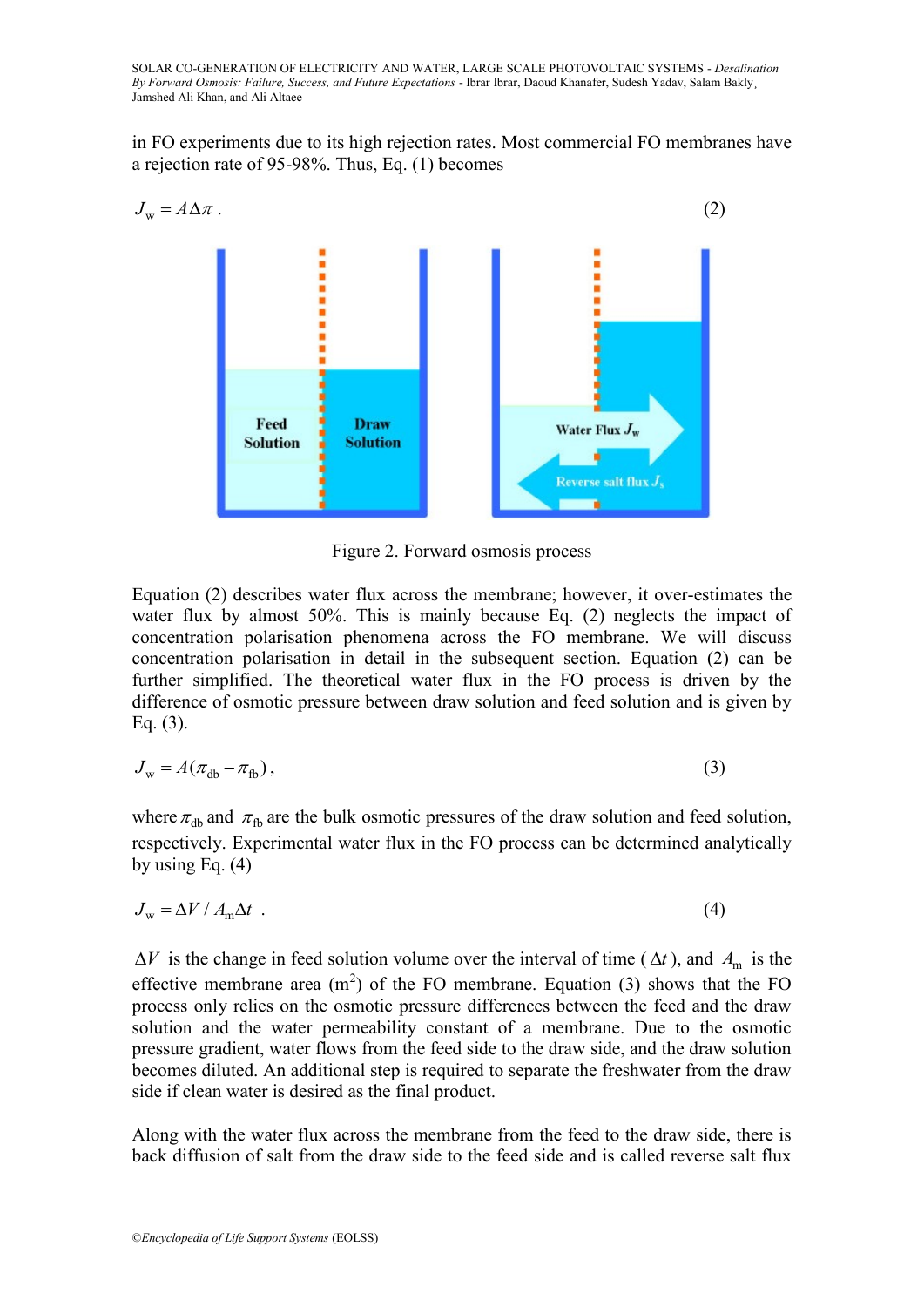as indicted by  $J_s$  in Figure 2. Reverse salt flux is a major issue in the FO process, and it occurs when salt from the draw solution side permeates the feed solution and hence results in a decrease in net osmotic pressure across the membrane. In the FO process, the solute diffuses in two directions, or a bidirectional solute flux occurs. Mathematically, the diffusion of solutes through a semipermeable membrane is given by Fick's law

$$
J_s = B \Delta C \,,\tag{5}
$$

where *B* is the solute permeability coefficient (L/m2h), and  $\Delta C$  is the difference of solute concentration across the membrane. This reverse salt diffusion, as shown by Eq. (5), causes a decrease in the net driving force across the membrane and hence causes a reduction in the water flux from the feed to the draw side. An ideal draw solute in the FO process, therefore, should have osmotic pressure high enough to promote a high water flux across the membrane as well as smaller reverse salt flux.

FO has wide application to date in seawater desalination and wastewater treatment. Desalination with the FO processes consists of two stages; extraction of freshwater and dilution of the draw solution stage and freshwater extraction and regeneration of the draw solution stage. At the end of the first stage of the FO process, pure water is not obtained, but a mixture of freshwater and the osmotic agent is the product. For this reason, it is necessary to carry out a separation mechanism to remove the osmotic agent and obtain water suitable for human consumption or reusable for other processes. The quality of the permeate produced by the FO process is close to that of RO and superior to that of microfiltration and ultrafiltration (Zhang et al. 2017). In wastewater treatment applications, in particular, the FO process has tremendous potential. The biggest advantage of FO in treating wastewater is its low fouling propensity. Wastewater has low osmotic pressure than seawater but has higher fouling propensity. Therefore FO is ideal for treating complex wastewaters (Zhao et al. 2012). To cause an optimal flow of water in the system, a high osmotic potential is required to exceed the potential of the wastewater to be treated. It is important that the draw solution is not toxic, can be easily recovered once it is concentrated, and it should not cause deterioration of the osmotic membrane bioreactor if there is a bioreactor in the treatment system so that it does not affect the quality of the sludge or the growth of microorganisms. Transport properties will also be significant when choosing a draw solution. For example, large molecules have less diffusivity and filter more slowly through the membrane than small ones. Other factors to take into account are pH and temperature, especially to avoid scaling due to calcium, sulfate, or carbonate precipitation. In the specific case of wastewater as a feed solution to the FO system, certain researchers have proposed magnesium chloride as a draw solution due to its high efficiency and easy recycling by the nanofiltration process.

- -
- -

<sup>-</sup>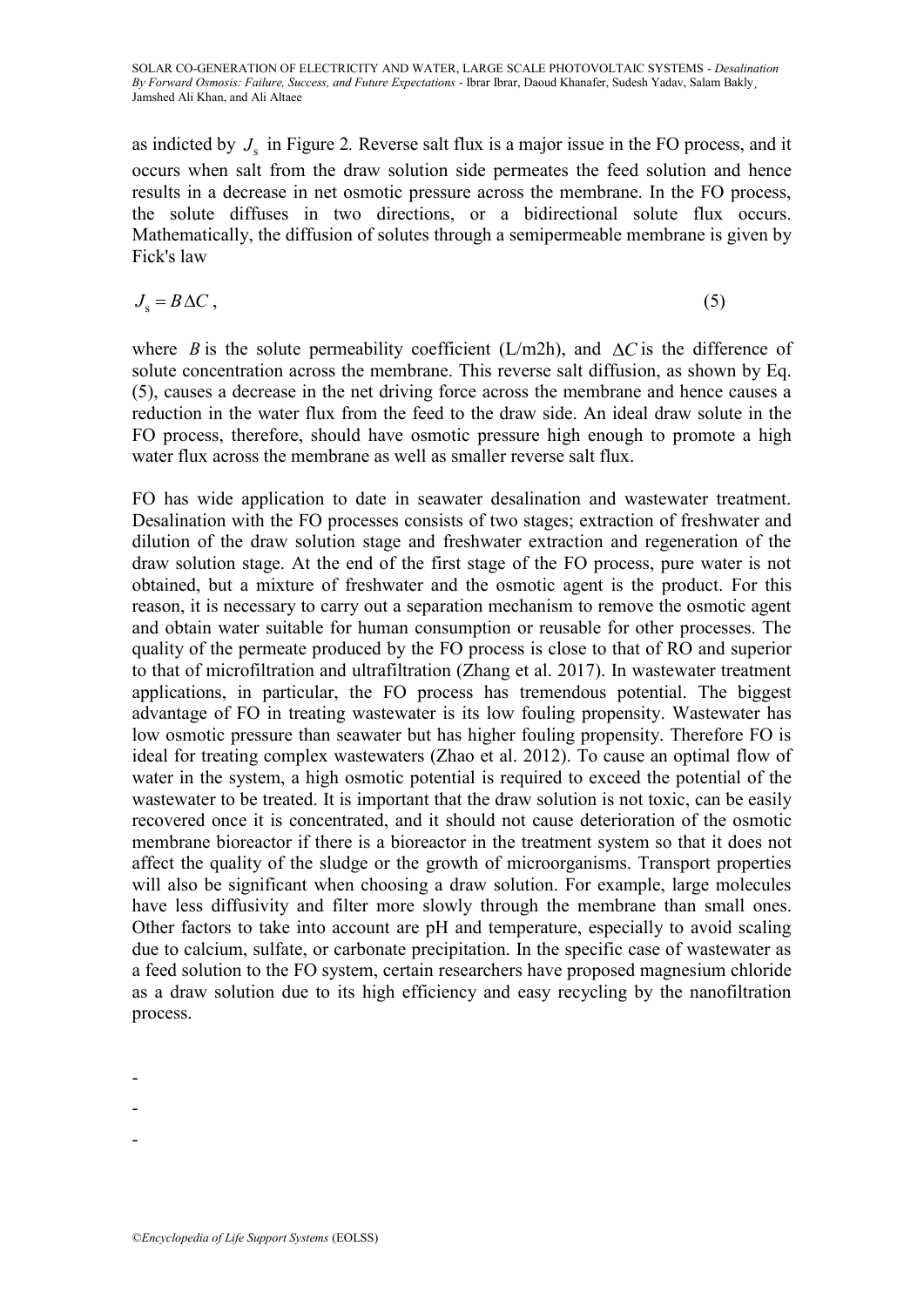#### TO ACCESS ALL THE **28 PAGES** OF THIS CHAPTER, Vis[it:](https://www.eolss.net/ebooklib/sc_cart.aspx?File=E6-107-16) <http://www.eolss.net/Eolss-sampleAllChapter.aspx>

#### **Bibliography**

Achilli, A., Cath, T.Y. and Childress, A.E. (2010) Selection of inorganic-based draw solutions for forward osmosis applications. J*ournal of Membrane Science* 364(1-2), 233-241. [This is a good reference for draw solutions used in the forward osmosis process].

Akther, N., Sodiq, A., Giwa, A., Daer, S., Arafat, H. and Hasan, S. (2015) Recent advancements in forward osmosis desalination: a review. *Chemical Engineering Journal* 281, 502-522. [This review article covers all the developments in forward osmosis process till 2015].

Altaee, A., Alanezi, A.A. and Hawari, A.H. (2018) *Emerging Technologies for Sustainable Desalination Handbook*, pp. 35-54, Elsevier. [A recent book which provides professionals and researchers with the latest treatment technologies for sustainable desalination].

Altaee, A. and AlZainati, N. (2020) Novel Thermal Desalination Brine Reject-Sewage Effluent Salinity Gradient for Power Generation and Dilution of Brine Reject. *Energies* 13(7), 1756. [This study is a good reference for power generation from salinity gradients using commercial forward osmosis membranes].

Altaee, A., Braytee, A., Millar, G.J. and Naji, O. (2019) Energy efficiency of hollow fibre membrane module in the forward osmosis seawater desalination process. *Journal of Membrane Science* 587, 117165. [The forward osmosis process is evaluated for seawater desalination].

Altaee, A., Millar, G.J., Zaragoza, G. and Sharif, A. (2017) Energy efficiency of RO and FO–RO system for high-salinity seawater treatment. *Clean Technologies and Environmental Policy* 19(1), 77-91. [An evaluation of FO-RO system for high salinity seawater treatment].

Altaee, A. and Zaragoza, G. (2014) A conceptual design of low fouling and high recovery FO–MSF desalination plant. *Desalination* 343, 2-7. [An integration of FO with thermal process MSF for seawater softening].

Altaee, A., Zaragoza, G. and Sharif, A. (2014) Pressure retarded osmosis for power generation and seawater desalination: Performance analysis. *Desalination* 344, 108-115. [A comprehensive study evaluating power generation with PRO-RO process and the effect of different operating parameters and salinities].

Blandin, G., Vervoort, H., Le-Clech, P. and Verliefde, A.R. (2016) Fouling and cleaning of high permeability forward osmosis membranes. *Journal of Water Process Engineering* 9, 161-169. [Fouling is investigated in a new generation of novel thin film composite forward osmosis membranes].

Cath, T.Y., Childress, A.E. and Elimelech, M. (2006) Forward osmosis: Principles, applications, and recent developments. *Journal of Membrane Science* 281(1), 70-87. [This was the first comprehensive review on the forward osmosis process leading to a surge in the number of publications in the field in the following years till date].

Chung, T.-S., Zhang, S., Wang, K.Y., Su, J. and Ling, M.M. (2012) Forward osmosis processes: Yesterday, today and tomorrow. *Desalination* 287, 78-81. [A short communication article discussing the perspectives on future research and development for the forward osmosis process].

Ettouney, H. (2009) *Seawater Desalination: Conventional and Renewable Energy Processes*. Micale, G., Rizzuti, L. and Cipollina, A. (eds), pp. 17-40, Springer Berlin Heidelberg, Berlin, Heidelberg. [Seawater Desalination presents an overview of conventional and non-conventional technologies for desalination].

Ge, Q., Ling, M. and Chung, T.-S. (2013) Draw solutions for forward osmosis processes: developments, challenges, and prospects for the future. *Journal of Membrane Science* 442, 225-237. [This review article discusses the developments, challenges and future directions for draw solutions in the forward osmosis process].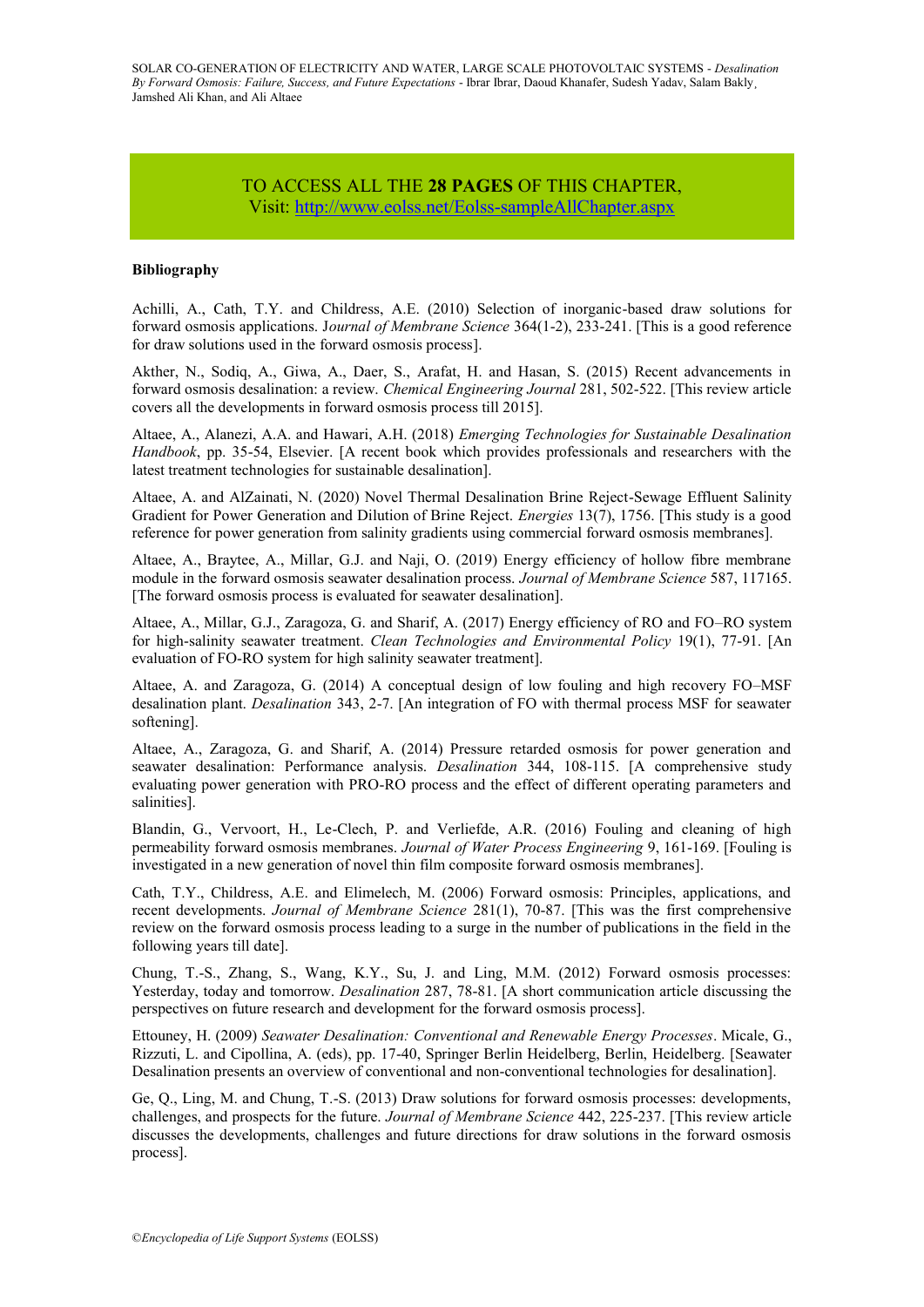Hawari, A.H., Al-Qahoumi, A., Ltaief, A., Zaidi, S. and Altaee, A. (2018) Dilution of seawater using dewatered construction water in a hybrid forward osmosis system. *Journal of Cleaner Production* 195, 365-373. [In this research, seawater is used for the dilution of construction wastewater and some of the pretreatment methods are also investigated].

Homaeigohar, S. and Elbahri, M. (2017) Graphene membranes for water desalination. *NPG Asia Materials* 9(8), e427. [A comprehensive discussion of graphene membranes for seawater desalination and future directions]

Ibrar, I., Naji, O., Sharif, A., Malekizadeh, A., Alhawari, A., Alanezi, A.A. and Altaee, A. (2019) A Review of Fouling Mechanisms, Control Strategies and Real-Time Fouling Monitoring Techniques in Forward Osmosis. *Water* 11(4), 695. [A detailed study of fouling, fouling mechanisms, control strategies such as physical and chemical cleaning of forward osmosis membrane fouled by wastewater].

Johnson, D.J., Suwaileh, W.A., Mohammed, A.W. and Hilal, N. (2017) Osmotic's potential: An overview of draw solutes for forward osmosis. *Desalination*. [A comprehensive literature review of draw solutes in the forward osmosis till 2017 and future insights].

Lee, K.L., Baker, R.W. and Lonsdale, H.K. (1981) Membranes for power generation by pressure-retarded osmosis. *Journal of Membrane Science* 8(2), 141-171. [One of the first study on power generation by the pressure-retarded osmosis].

Li, X., Loh, C.H., Wang, R., Widjajanti, W. and Torres, J. (2017) Fabrication of a robust highperformance FO membrane by optimizing substrate structure and incorporating aquaporin into selective layer. *Journal of Membrane Science* 525, 257-268. [This study covers fabrication of novel forward osmosis membrane with improved performance and flux]

Ling, M.M. and Chung, T.-S. (2011) Desalination process using super hydrophilic nanoparticles via forward osmosis integrated with ultrafiltration regeneration. *Desalination* 278(1-3), 194-202. [The use of nanoparticles as draw solution in the forward osmosis is investigated in this study].

Ling, M.M., Wang, K.Y. and Chung, T.-S. (2010) Highly Water-Soluble Magnetic Nanoparticles as Novel Draw Solutes in Forward Osmosis for Water Reuse. *Industrial & engineering chemistry research* 49(12), 5869-5876. [Nanoparticles are investigated as draw solution in the forward osmosis for the first time].

Liu, Z., Bai, H., Lee, J. and Sun, D.D. (2011) A low-energy forward osmosis process to produce drinking water. *Energy & Environmental Science* 4(7), 2582-2585.

Loeb, S., Titelman, L., Korngold, E. and Freiman, J. (1997) Effect of porous support fabric on osmosis through a Loeb-Sourirajan type asymmetric membrane. *Journal of Membrane Science* 129(2), 243-249.

Long, Q., Jia, Y., Li, J., Yang, J., Liu, F., Zheng, J. and Yu, B. (2018) Recent Advance on Draw Solutes Development in Forward Osmosis. *Processes* 6(9), 165.

McCutcheon, J.R. and Elimelech, M. (2006) Influence of concentrative and dilutive internal concentration polarization on flux behavior in forward osmosis. *Journal of Membrane Science* 284(1-2), 237-247.

McCutcheon, J.R., McGinnis, R.L. and Elimelech, M. (2005) A novel ammonia—carbon dioxide forward (direct) osmosis desalination process. *Desalination* 174(1), 1-11.

McGinnis, R.L. and Elimelech, M. (2007) Energy requirements of ammonia–carbon dioxide forward osmosis desalination. *Desalination* 207(1-3), 370-382.

McGinnis, R.L., Hancock, N.T., Nowosielski-Slepowron, M.S. and McGurgan, G.D. (2013) Pilot demonstration of the NH3/CO2 forward osmosis desalination process on high salinity brines. *Desalination* 312, 67-74.

Ophir, A. and Lokiec, F. (2005) Advanced MED process for most economical sea water desalination. *Desalination* 182(1-3), 187-198.

Park, K., Kim, J., Yang, D.R. and Hong, S. (2019) Towards a low-energy seawater reverse osmosis desalination plant: A review and theoretical analysis for future directions. *Journal of Membrane Science*, 117607.